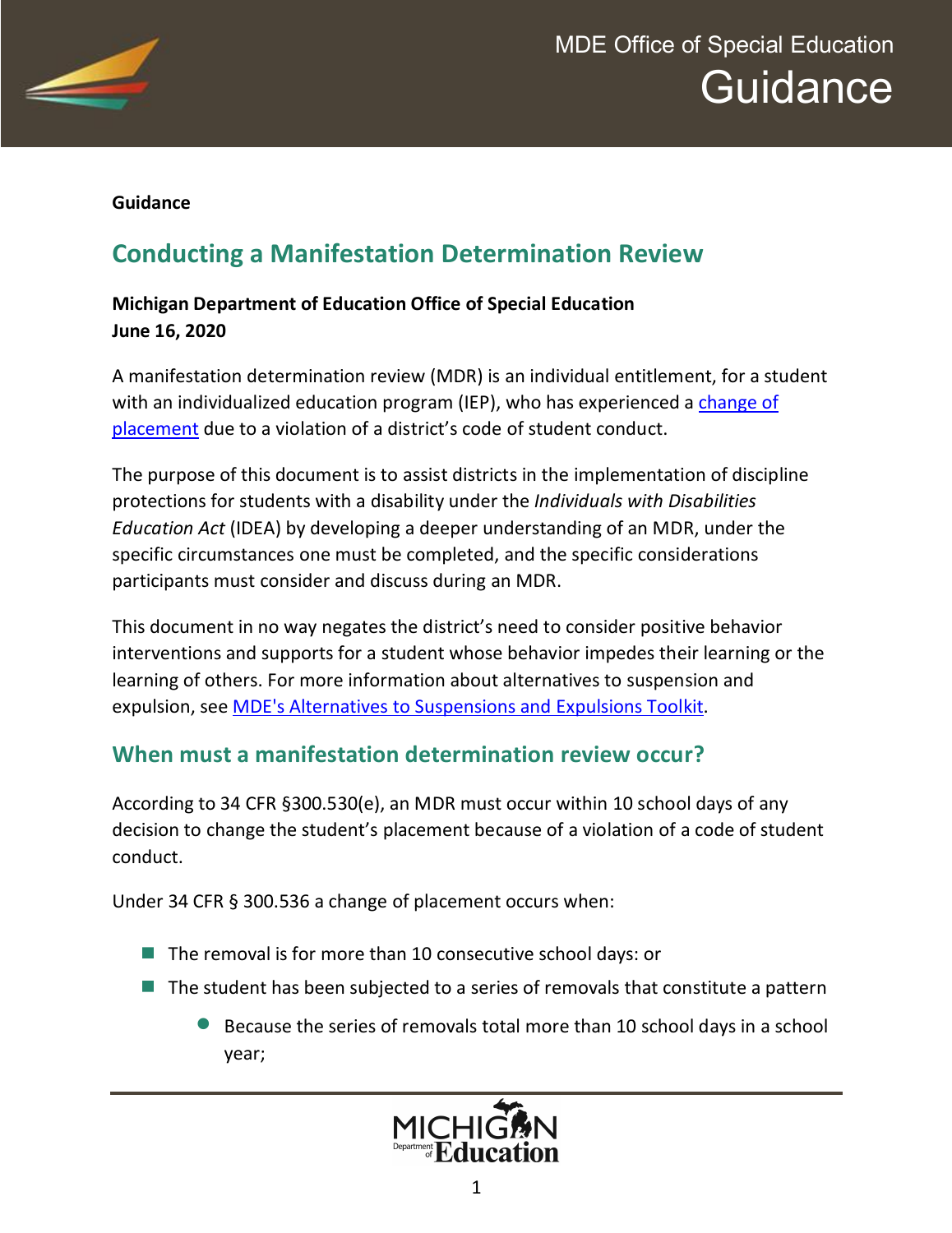- · Because the student's behavior is substantially similar to the student's behavior in previous incidents that resulted in the series of removals; and
- · Because of such additional factors as the length of each removal, the total amount of time the student has been removed, and the proximity of the removals to one another.

For additional information review [Determining a Change of Placement](https://www.michigan.gov/documents/mde/DeterminingCOP_694072_7.pdf).

When a change of placement occurs, an MDR must be held within 10 school days. Prior to removals of more than 10 cumulative school days, the district through a pattern of removals, may need to determine whether the student is demonstrating an emerging need (ex. increased behavioral issues impacting the school setting) and respond to the need, in order to provide a free and appropriate public education (FAPE).

Under 34 CFR § 300.534, an MDR may also be conducted for a student who is not determined eligible for special education but there was a basis of knowledge prior to the behavior that precipitated the disciplinary action. For more information see the *[Individuals with Disabilities Education Act](https://www.michigan.gov/documents/mde/IDEA_DisciplineRequirements_655451_7.pdf)* Discipline Requirements (PDF)

#### **Who should be included in a manifestation determination review?**

The parent and relevant members of the IEP team (as determined by the parent and the district) must be included in the MDR.

### **What happens during a manifestation determination review?**

During the MDR the participants complete a thorough review and carefully consider the relevant information in the student's file including student's IEP, course grades, progress reports, anecdotal notes, etc., as well as information received from the parent. The review of relevant information is intended to present a picture of the whole child and not a specific focus on the category of eligibility. The participants must determine whether the conduct in question, which resulted in a change of placement, was a manifestation of the student's disability. To make this determination, the MDR participants must answer two questions:

■ Was the conduct in question caused by, or did it have a direct and substantial **relationship to**, the student's disability?

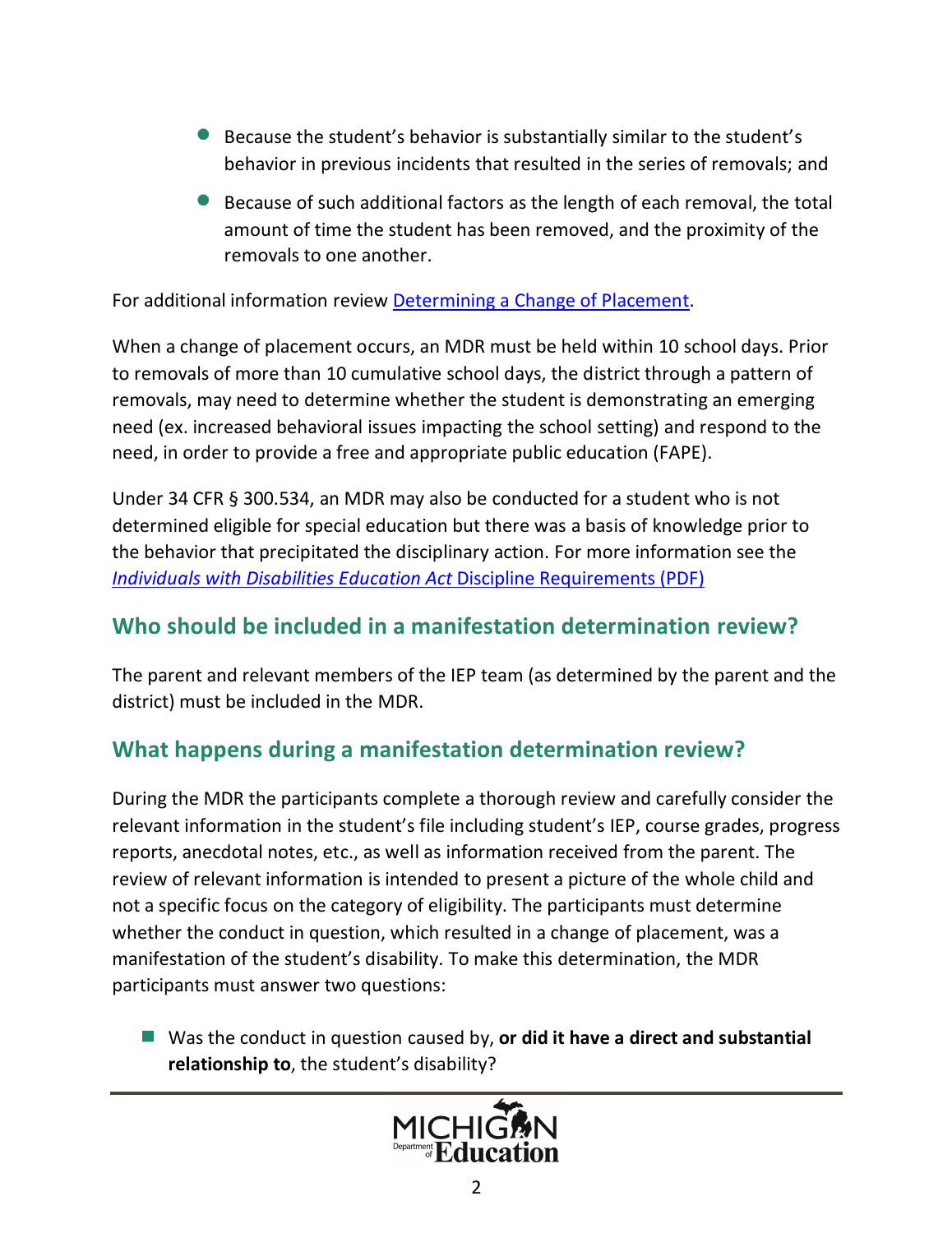■ Was the conduct in question the direct result of the district's failure to implement the student's IEP?

The question regarding failure to implement the IEP is twofold. The first question is whether the programs and services described in the IEP were provided as written. If yes, then no further discussion is needed. If no, the second part of the discussion is whether the failure to implement the IEP as written directly resulted in the behavior in questions. In order for the MDR participants to determine whether the behavior was a manifestation of the disability, the questions may require robust discussion of individual circumstances. Participants should avoid predetermining the answers to the above questions before the MDR is held. Decisions should be reached during the MDR and achieved through consensus rather than voting. The district should keep detailed documentation of all considerations.

An answer of yes to one of the above questions, indicates the conduct in question was a manifestation of the student's disability. The district must then take immediate steps to ensure all the following discipline protections occur:

- 1. The student returns to the prior placement, unless:
	- $\bullet$  the parent and district agree on a change of placement as part of a modification of the behavior intervention plan (BIP)
	- the conduct in question involved weapons, drugs, or serious bodily injury.
- 2. The IEP team **must** conduct a functional behavior assessment (FBA) and create a BIP, unless:
	- · the student already has an FBA prior to the behavior which resulted in a change of placement; and
	- the student already has a BIP, in which case the team must review the BIP and revise as necessary.
- 3. When the conduct in question is a result of the IEP team's failure to implement the IEP, the district must remedy deficiencies of IEP implementation.

When the conduct in question is determined not to be a manifestation of the student's disability the district may apply the same discipline procedures in the same manner and for the same duration, as are applied to nondisabled students. The district must:

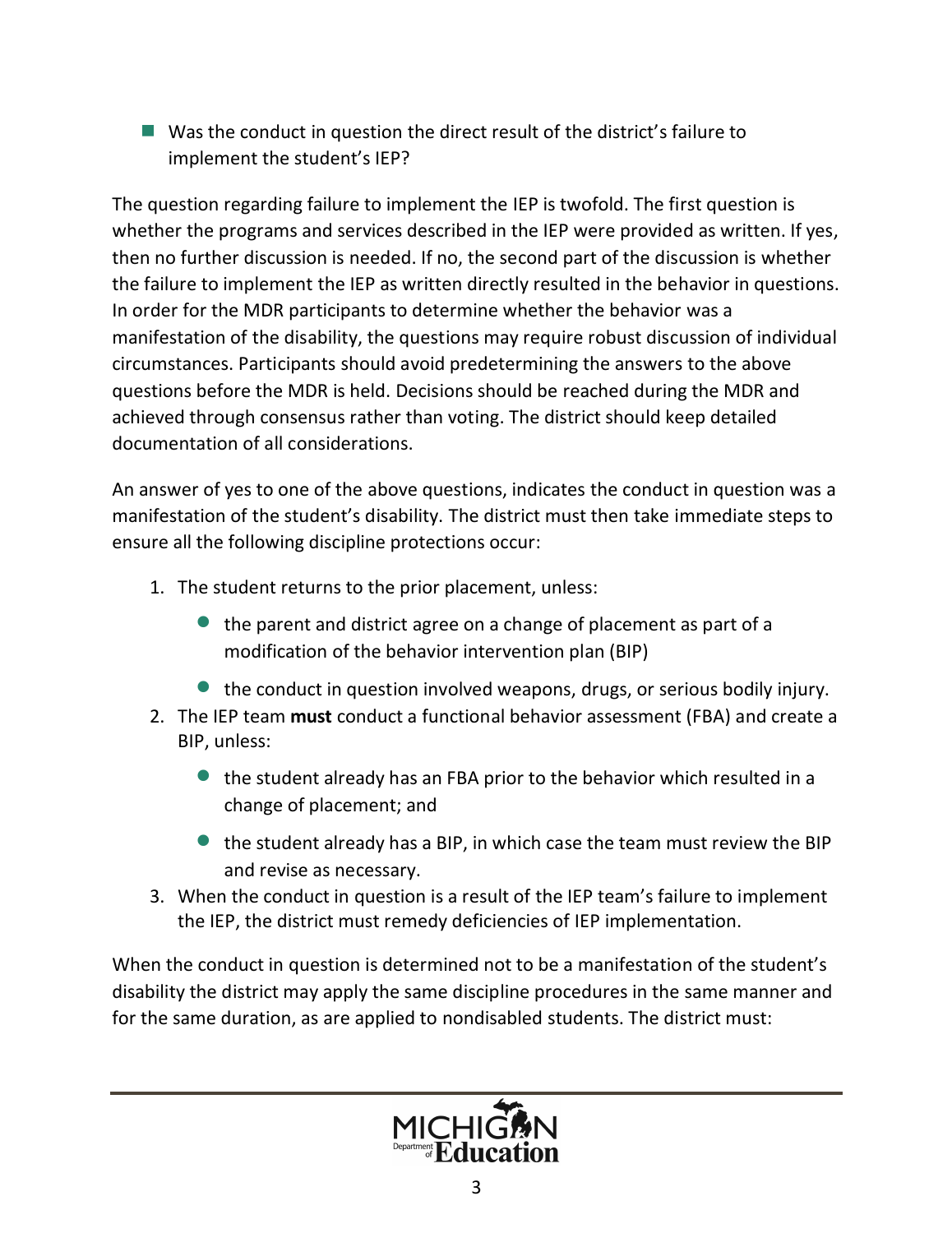- 1. Provide educational services so the student can continue to participate in the general education curriculum, although in another setting, and to progress toward meeting the goals in their IEP.
- 2. Consider an FBA, when one has not already been completed, and a BIP.
- 3. The district may need to develop an IEP for an interim alternative education placement where educational services will be provided in an interim alternate education setting in order to allow the student to participate in the general education curriculum and progress toward meeting IEP goals.

## **What happens if there is no agreement on whether the student's behavior was or was not a manifestation?**

If the parents, the district, and the relevant members of the student's IEP Team cannot reach consensus or agreement on whether the student's behavior was or was not a manifestation of the disability, the public agency must make the determination and provide the parent with prior written notice pursuant to 34 CFR §300.503.

The parent of the child with a disability has the right to exercise procedural safeguards by requesting mediation and/or a due process hearing to resolve a disagreement about the manifestation determination. 34 CFR §300.506 and §300.532(a). A parent also has the right to file a State complaint alleging a violation of Part B related to the manifestation determination. See 34 CFR §300.153.

## **Additional Behavior and MDR Considerations:**

It is important for teams supporting students with behavioral needs, to understand the powerful role a properly conducted functional behavior assessment can have in reducing a student's behaviors. The purpose of an FBA is to identify the function or purpose behind a student's behavior. Understanding what may be motivating a student's behavior, will assist districts in the development of a BIP, which when implemented with fidelity should effectively reduce or eliminate the behavior.

Districts are reminded MDRs are an individual entitlement under the IDEA. The intent of the process is to provide careful and thorough consideration of the student's conduct in light of the student's circumstances. Therefore, when a student has been subjected to multiple change of placements within close proximity, the student is entitled to an MDR for each individual incident which resulted in a change of placement.